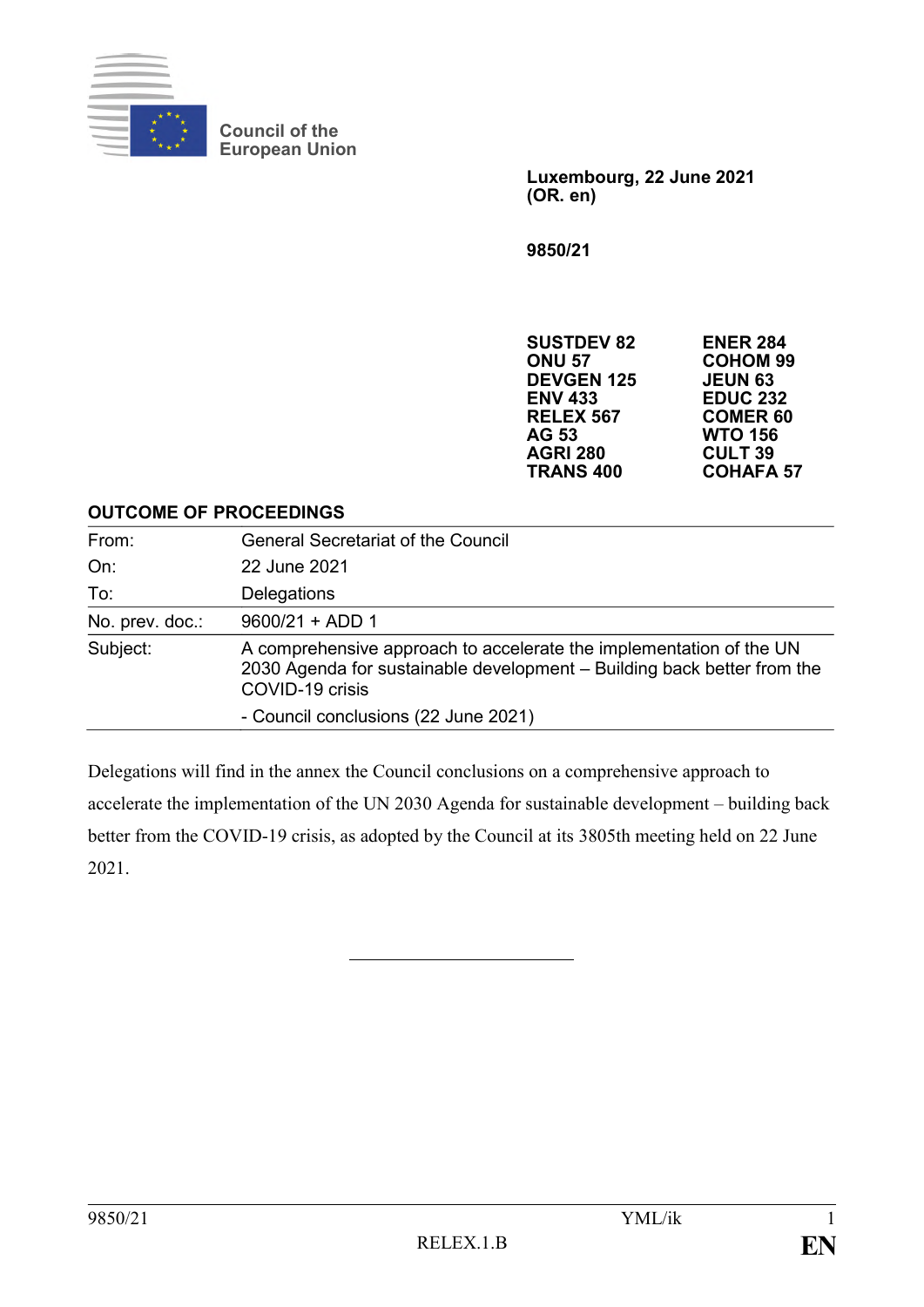# **A comprehensive approach to accelerate the implementation of the UN 2030 Agenda for sustainable development – Building back better from the COVID-19 crisis Council conclusions**

### **THE COUNCIL OF THE EUROPEAN UNION**

- 1. *REAFFIRMS* that the European Union (EU) and its Member States stand firmly behind the 2030 Agenda for Sustainable Development and its Sustainable Development Goals (SDGs), which continue to guide the actions taken by the EU and its Member States, both internally and externally to building back better. *RECALLS* its conclusions of June 2017, April 2019 and December 2019, as well as the European Council conclusions of October 2018, and *REAFFIRMS* the commitments therein.
- 2. *RECALLS* that the Union is founded on the values of respect for human dignity, freedom, democracy, equality, the rule of law and respect for human rights. The EU and its Member States will promote women and girls' full enjoyment of human rights, gender equality and the empowerment of women and girls as a priority across all areas of action. Also *RECALLS* that the EU is committed to promoting a human rights-based approach, encompassing all human rights, be they civil, political, economic, social and cultural rights, at the core of all SDG-related initiatives. Further *RECOGNISES* the importance of focusing on transformative education at all levels as key for empowering citizens to contribute to these objectives.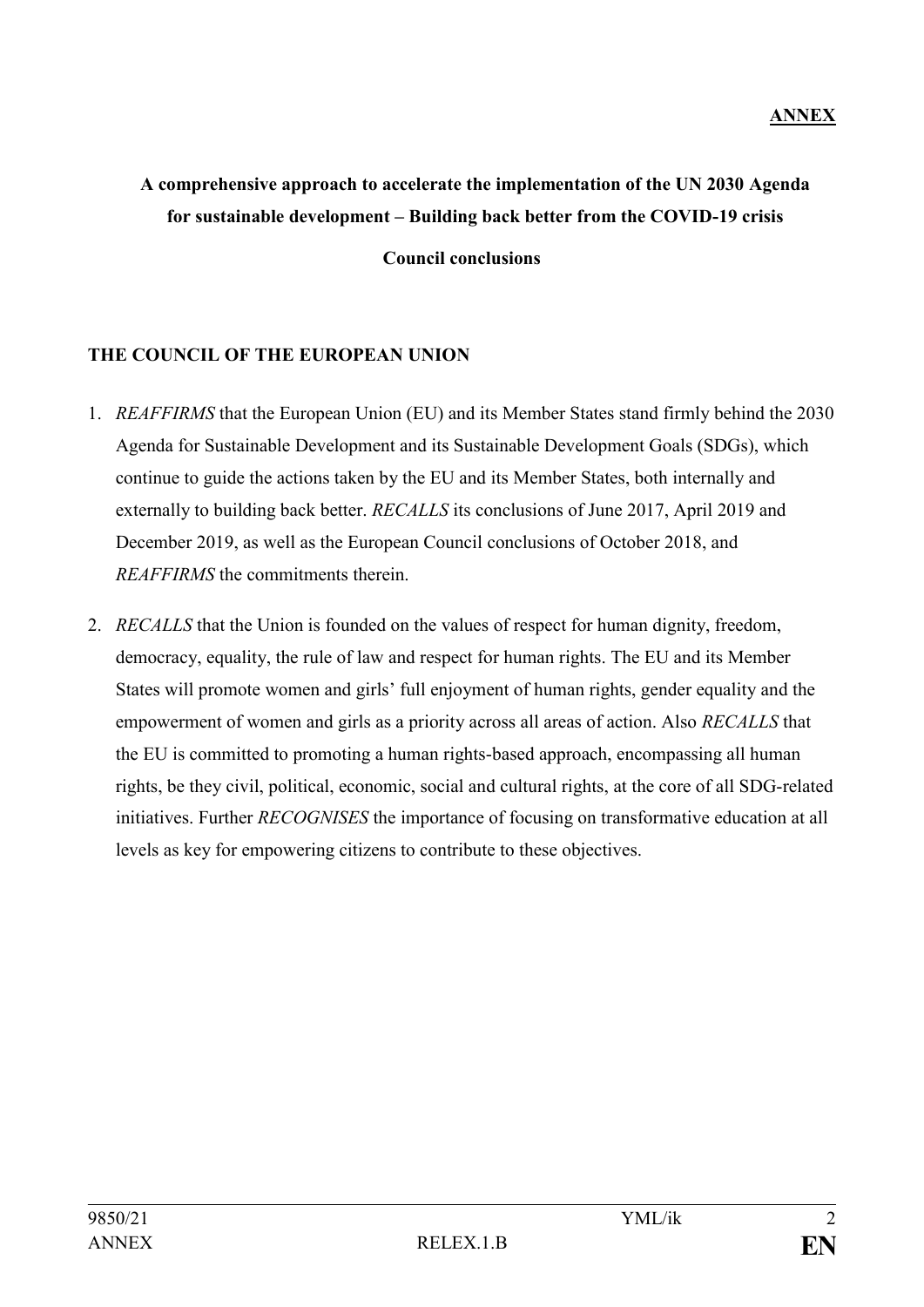#### *Challenges posed by COVID-19*

3. *RECOGNISES* that the COVID-19 pandemic is threatening progress towards the Sustainable Development Goals and has caused reversals on some of the progress made within the EU and worldwide. *STRESSES* that the pandemic and its socio-economic consequences have had disproportionate impacts on women and girls, including suffering increased gender-based violence, including domestic violence and interrupted access to sexual and reproductive healthcare services, requiring a global and ambitious response. The EU remains committed to the promotion, protection and fulfilment of all human rights and to the full and effective implementation of the Beijing Platform for Action and the Programme of Action of the International Conference on Population and Development (ICPD) and the outcomes of their review conferences and remains committed to sexual and reproductive health and rights (SRHR), in this context. Having that in mind, the EU reaffirms its commitment to the promotion, protection and fulfilment of the right of every individual to have full control over, and decide freely and responsibly on matters related to their sexuality and sexual and reproductive health, free from discrimination, coercion and violence. The EU further stresses the need for universal access to quality and affordable comprehensive sexual and reproductive health information, education, including comprehensive sexuality education, and health-care services. *UNDERLINES* that the 2030 Agenda provides the shared blueprint for ensuring a sustainable recovery that is equitable, inclusive, socially just, resilient and green. *STRESSES* that its implementation is essential to our world for a prosperous post-pandemic future for all and for ensuring a peaceful and secure life for the current and next generations while respecting the limits of our planet, by upholding democracy, the rule of law, human rights and gender equality, protecting the climate and the environment, building modern, dynamic, and inclusive economies, improving living and working standards, and reducing inequalities, leaving no one behind.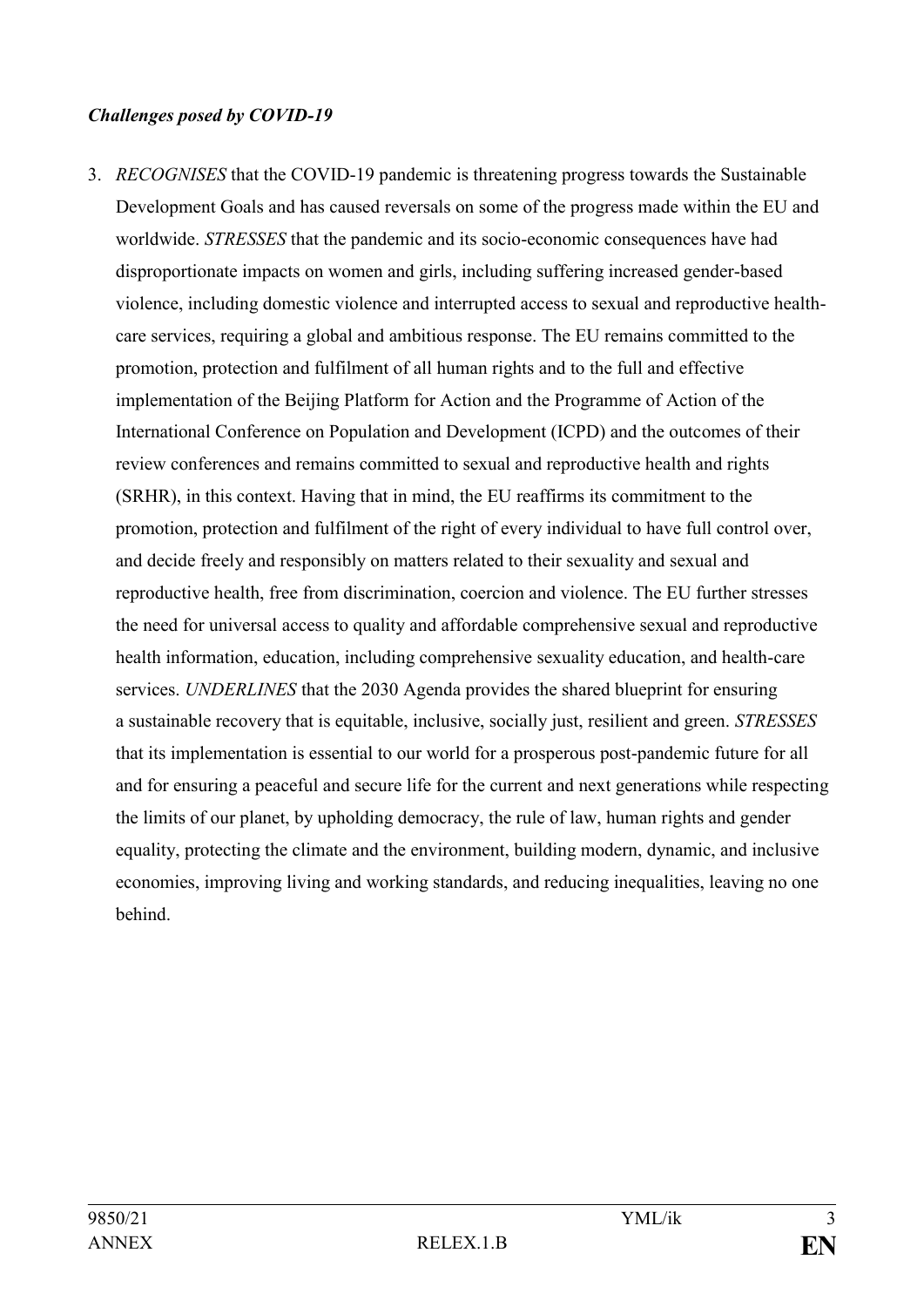- 4. *STRESSES* that the challenges posed by the COVID-19 crisis make it no longer a choice, but a necessity to accelerate innovative and decisive joint action and align investments towards the achievement of the SDGs, by undertaking urgent structural reforms and building back better and greener, to effectively address the root causes of zoonotic diseases as well as other shocks and future crises. *WELCOMES*, in this regard, the fact that the Commission's action will remain guided by the 2030 Agenda and its 17 SDGs, both internally and externally, as well as by other multilateral agreements and instruments, including the Paris Agreement on Climate Change, the Addis Ababa Action Agenda, the Sendai Framework for Disaster Risk Reduction and the Convention on Biological Diversity.
- 5. *RECOGNISES* the urgent need to accelerate action at all levels and by all stakeholders in order to fulfil the vision and goals of the 2030 Agenda, bearing in mind that the SDGs are integrated and indivisible. *NOTES*, in this regard, the opportunity provided by the international agenda in 2021 with the COP26 UN Climate Change Conference, the UN Biodiversity Conference (COP 15), and the UN Food Systems Summit, as well as the G20 Ministerial Meetings and Summit, including on Global Health, to enhance and accelerate the collective implementation of the 2030 Agenda in an integrated manner.

## *Enhancing the dialogue between the Council and the Commission with the shared goal of further advancing SDG implementation*

6. *REAFFIRMS* the strong support of the EU and its Member States for the UN Decade of Action to deliver on the implementation of the 2030 Agenda and *ACKNOWLEDGES* the need to make further progress on an integrated, strategic, ambitious and comprehensive EU approach to implementing the SDGs.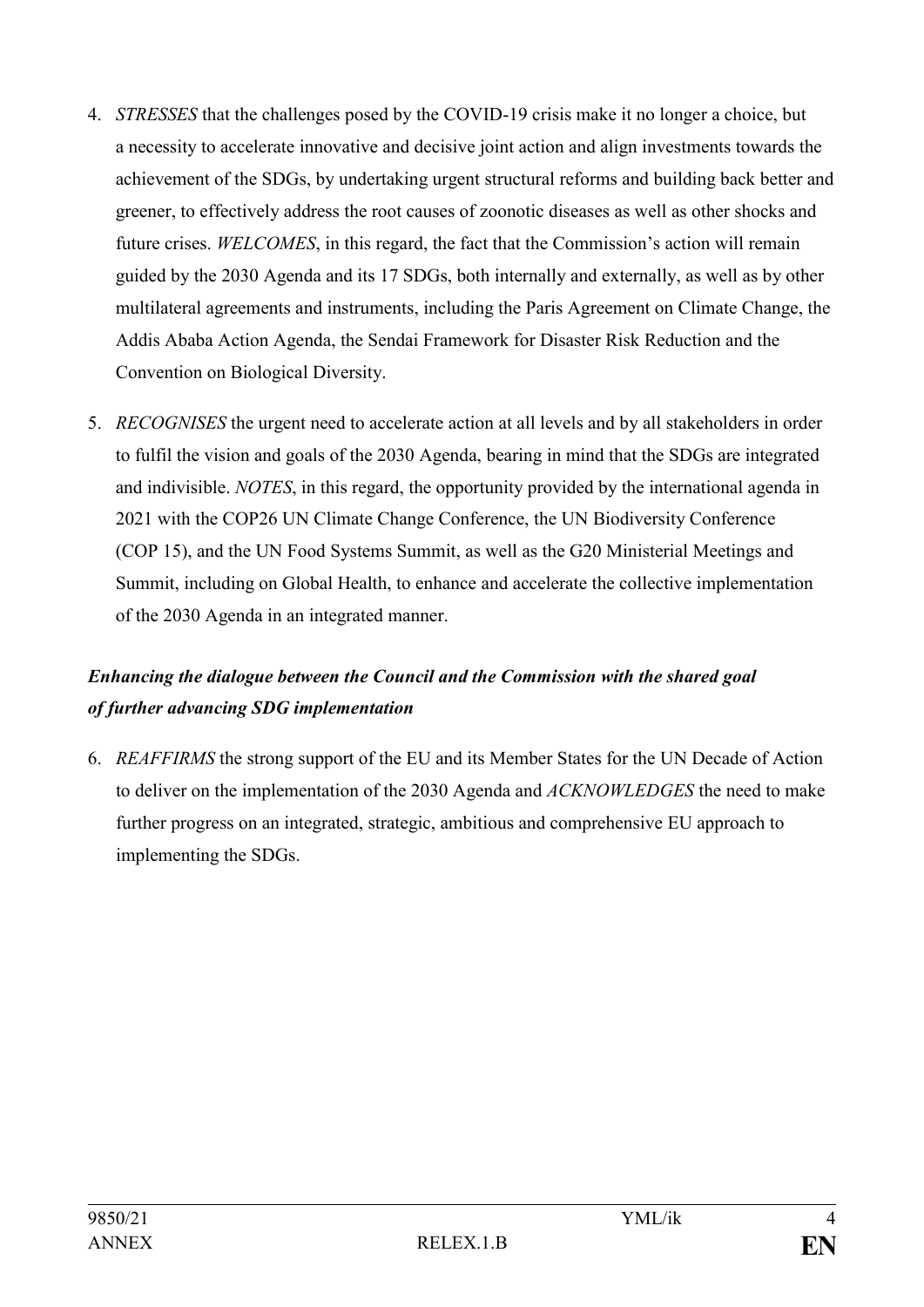- 7. In this regard, *WELCOMES* the Commission Staff Working Document ʻDelivering on the UN's Sustainable Development Goals – A comprehensive approach'. *WELCOMES* the Commission's commitment to: - integrating the relevant SDGs into the European Semester, the Multiannual Financial Framework (MFF) and the recovery instrument 'Next Generation EU'; - mainstreaming of the SDGs in its proposals and in the implementation of EU policies and instruments, including through integrating SDGs in better regulation tools; - ensuring Policy Coherence for Sustainable Development (PCSD); - ensuring strong EU engagement in the world to foster international partnerships for the achievement of the 2030 Agenda and the SDGs; - encouraging the engagement of civil society, the private sector and other stakeholders and - undertaking effective regular monitoring and reporting for its internal and external actions.
- 8. *ACKNOWLEDGES* the need to focus on concrete operational actions at all levels to accelerate the implementation of the 2030 Agenda and its SDGs through concrete objectives, measures and timelines, which are and will continue to be mainly established by sectoral policies, while underlining the importance of aligning the implementation of headline ambitions with the relevant SDGs in an effective and coherent manner.
- 9. *CALLS ON* the Commission to propose such concrete actions to implement the SDGs, building on its Staff Working Document and in conjunction with the delivery of the Commission President's headline ambitions - a European Green Deal, an economy that works for people, a Europe fit for the digital age, promoting our European way of life, a stronger Europe in the world and a new push for European democracy – and with the Commission's annual work programmes.
- 10. *INVITES* the Commission to engage in a regular structured dialogue with the Council in the context of the Interinstitutional Agreement on Better Law-Making, to further promote an integrated, strategic, ambitious, and comprehensive approach to SDG implementation, address overarching cross-cutting issues related to the implementation of the 2030 Agenda, take stock of progress made in implementing the SDGs at EU level in an integrated and coherent manner, and discuss strategic orientations as appropriate.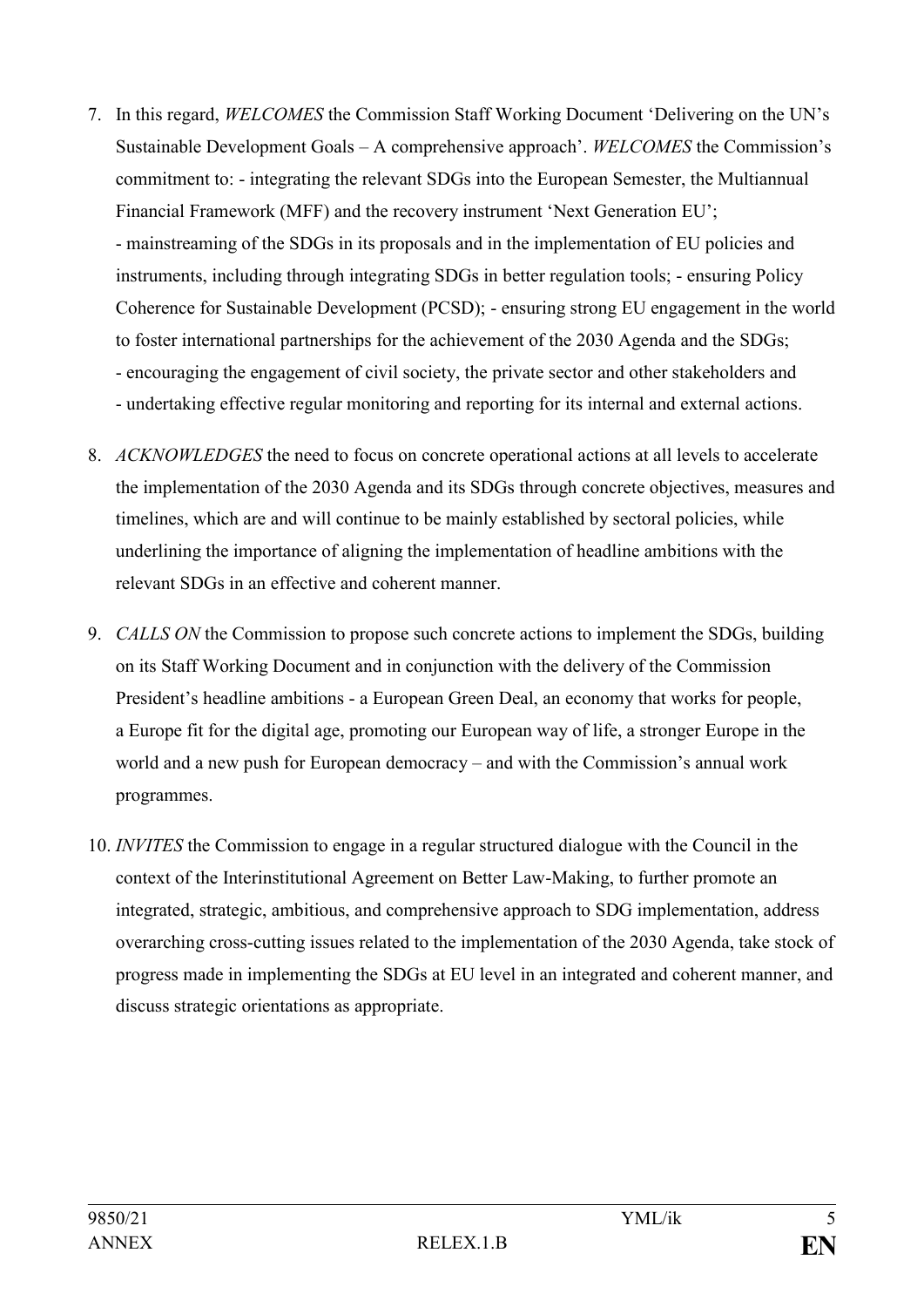- 11. *CALLS FOR* that regular dialogue to take place both in advance of the adoption of the Commission's annual work programme, based on the latest Eurostat report, and after the adoption of the work programme, based on a summary of the Commission's assessment of SDG implementation in the work programme in view of the joint declaration on the annual legislative priorities.
- 12. *REQUESTS* the Commission, with respect to multiannual programming, to regularly compile the most important existing objectives, concrete measures and timelines in key transformative policies and to assess them in conjunction with Eurostat's reports. This assessment should summarise progress made on specific Commission initiatives in implementing the 2030 Agenda, including their impact as well as potential challenges, including spill-over effects, synergies and trade-offs as well as potential risks that may have to be mitigated, and proposals for additional or corrective action where necessary. This assessment should be presented in writing to the Council before the mid-term evaluation of the joint conclusions of the three institutions on multiannual programming and before the end of the legislative term in order to prepare the programming by the next appointed Commission.
- 13. *COMMITS* to review progress in implementing the 2030 Agenda at EU level in the context of that regular dialogue. *ACKNOWLEDGES* the importance of and *COMMITS* to step up efforts on better mainstreaming and integrating of the SDGs in a consistent and coherent manner in all its work across policy sectors.
- 14. *TAKES NOTE* of the SDG governance structure within the Commission and *INVITES* the Commission to clarify, in this respect, how horizontal coherence between Commissioners' respective responsibilities on SDGs, as well as effective coordination between Commission services and the EEAS are being ensured. Further *ENCOURAGES* the Commission to continue to foster coherent and transformative policies, by taking forward its ʻwhole-of-government' approach towards a ʻwhole of society' approach.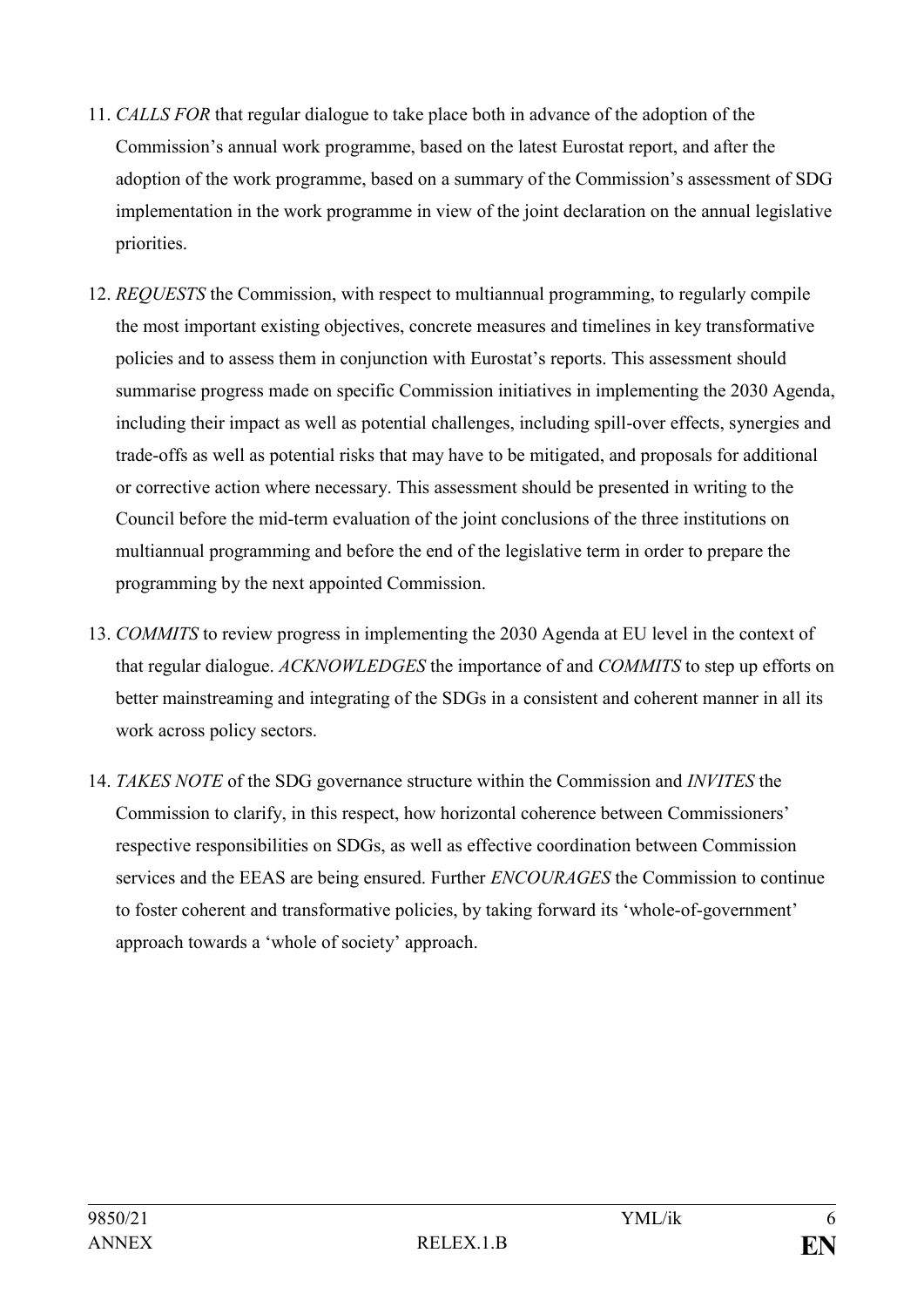#### *Priority areas to enhance SDG implementation*

- 15. *TAKES NOTE* of the various strategies and action plans adopted by the Commission so far to address challenges in specific policy areas and contribute to implementation of the SDGs. *STRESSES* that they need to be implemented without delay and while respecting Member States competences.
- 16. *RECALLS* that SDG implementation represents a shared responsibility, requiring action at the national, sub-national and local levels, and *URGES* Member States to raise the level of ambition of their national responses on implementing the 2030 Agenda, by accelerating its mainstreaming into national planning instruments, policies, strategies, including the National Sustainable Development Strategies (NSDS), and financial frameworks, as appropriate.
- 17. *WELCOMES* the commitment of the Commission to ensuring policy coherence for sustainable development as a central part of the integrated, strategic, ambitious and comprehensive approach to implementing the 2030 Agenda. Further *RECALLS* the fact that the European Commission system of better regulation is contributing to PCSD by identifying and assessing, synergies and trade-offs, as well as spill-over effects on partner countries, with a view to addressing these. *WELCOMES* the objective in the Communication ʻBetter regulation: Joining forces to make better laws' which proposes a number of improvements to mainstream the SDGs to help ensure that every legislative proposal contributes to the 2030 Agenda, including the identification of the relevant SDGs for each proposal and the examination of how the initiative will support their achievement. *RECOGNISES*, in this regard, the importance of the four levers of change – Governance; Economy and finance; Individual and collective action; and Science and technology – as being critical for achieving the SDGs in a coherent manner.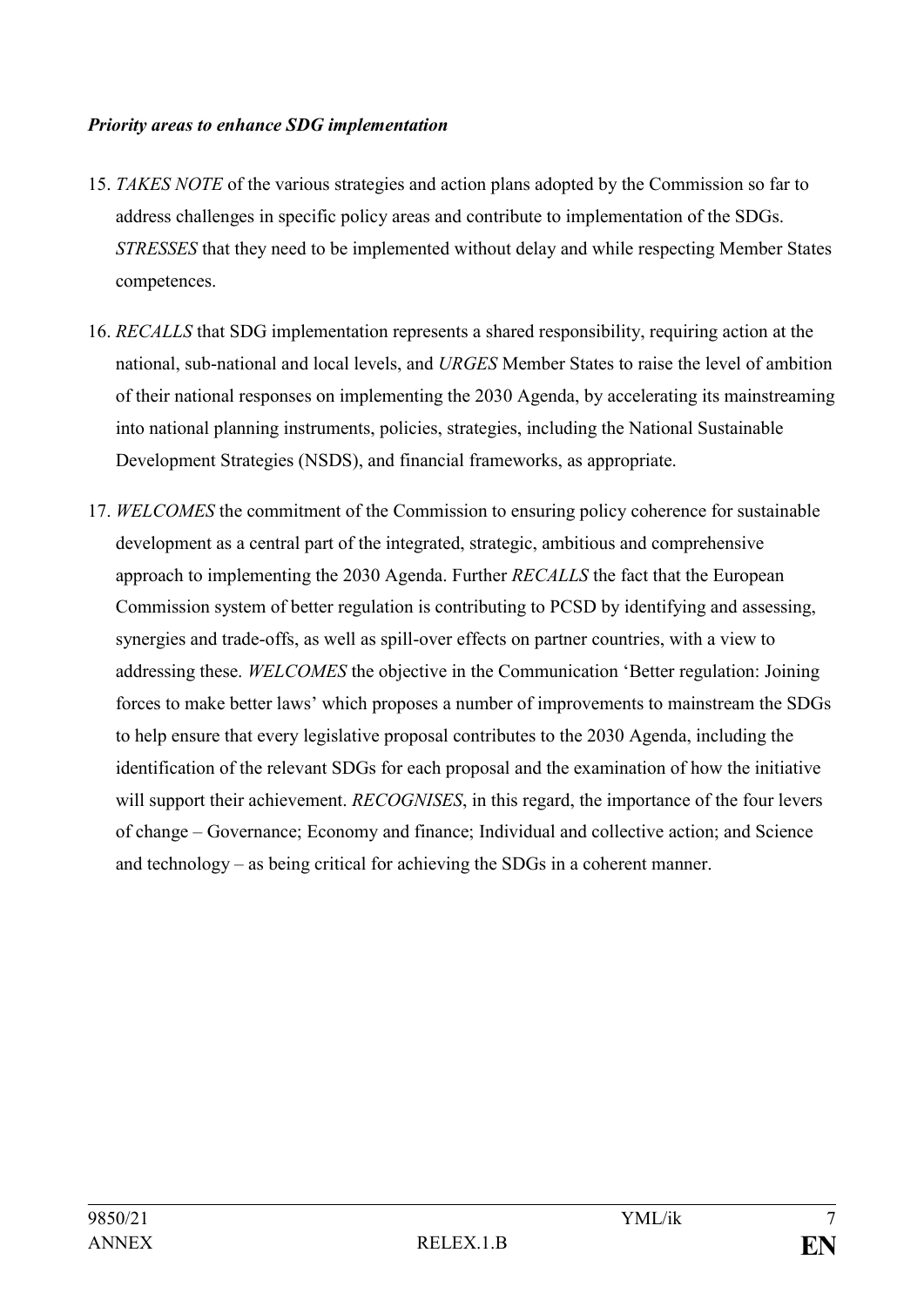- 18. *RECALLS* the integration of the relevant SDGs into the European Semester, with the inclusion of a chapter on environmental sustainability in the country reports and a dedicated annex reporting on Member States' SDG performance. *INVITES* the Commission to provide more clarity as to how the Member States are expected to report on the relevant SDGs in the framework of the European Semester and the Recovery and Resilience Facility (RRF) and provide support for the Member States aimed at reducing administrative burden. *STRESSES* that the focus of the European Semester should remain on coordinating economic, fiscal and employment policies, for identifying major structural policy challenges and monitoring the implementation of reforms. Within its mandate, this also includes keeping track of progress towards relevant SDGs, as well as guiding the Union and Member States through the challenges of the sustainable recovery and the green and digital transition. In this regard, *ACKNOWLEDGES* that while short-term recovery is a priority, it is important that future European Semester exercises preserve such relevant commitments and goals, which contribute to long-term resilience and stability.
- 19. *WELCOMES* the fact that the RRF is aimed at building a more sustainable, resilient and fairer Europe, through reforms and public investments in response to the challenges identified in the context of the Semester, including in regard to the SDGs. *WELCOMES* that the National Recovery and Resilience Plans (NRRPs) will address policy areas of European relevance structured around six pillars which cover several SDGs. Based on the reporting by Member States in the context of the European Semester, *INVITES* the Commission to address, in their monitoring of the implementation of the NRRPs, how these can better contribute effectively to the implementation of the relevant SDGs.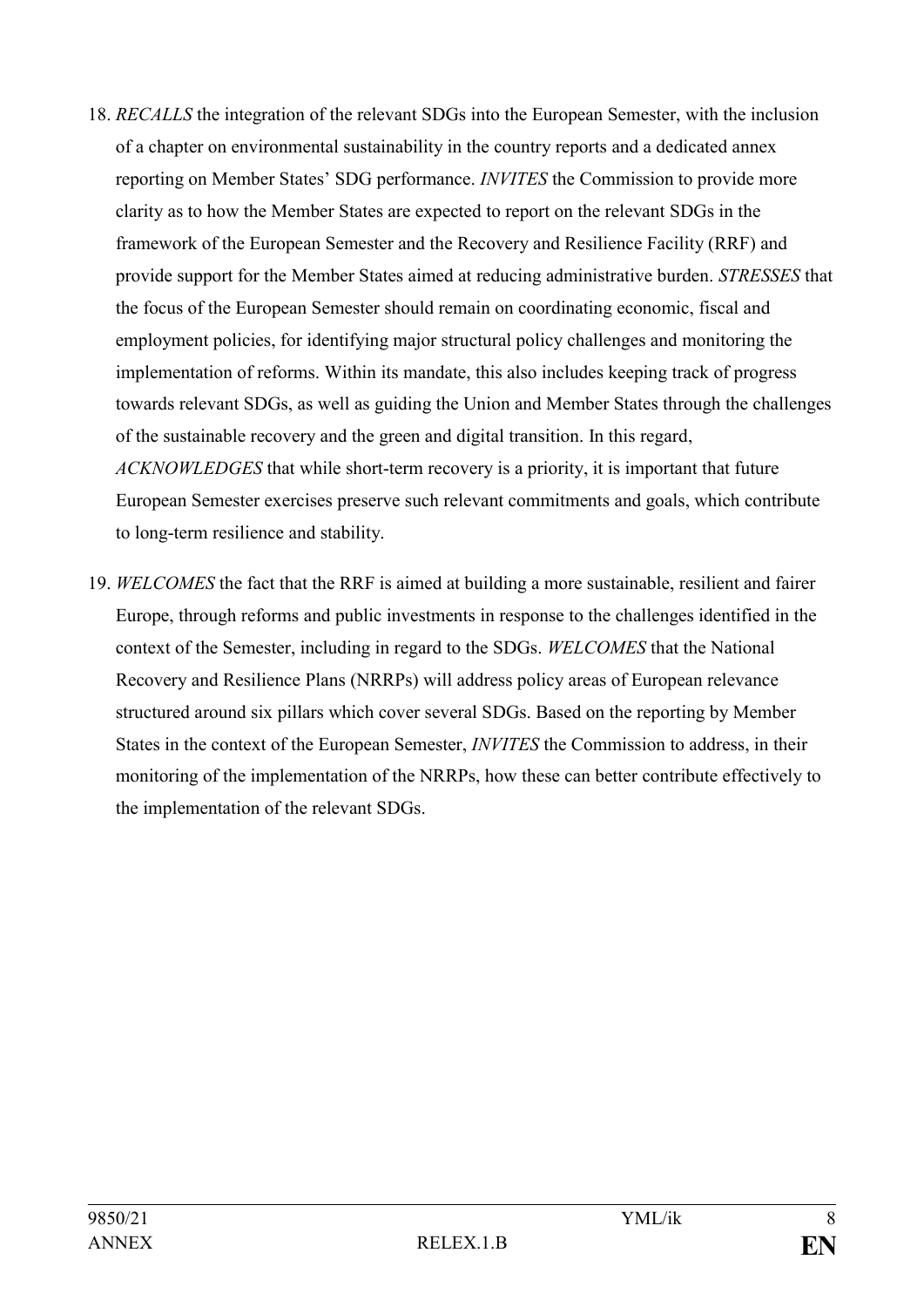- 20. *ACKNOWLEDGES* the Union's budget, including programme statements, as an effective instrument to support progress on the SDGs and the efforts made by the Commission to assess how the budgetary policies included in the Multi-annual Financial Framework (MFF) can support the implementation of the 2030 Agenda internally and externally. *RECALLS* that the Commission shall prepare annual reports to accompany the general budget of the Union, including on the implementation of the SGDs in all relevant Union programmes of the MFF 2021-2027. In this regard, *ENCOURAGES* the Commission to further develop a coherent SDG expenditure tracking methodology, reflecting the cross-cutting nature of the SDGs and the simultaneous contribution of programmes to different SDGs, to explore how the MFF, the RRF, and the Green Budgeting European Framework contribute to achieving the SDGs. This should be done, bearing in mind the ʻDo No Significant Harm' principle within the meaning of the EU Taxonomy regulation as well as the ʻLeave No One Behind' principle.
- 21. *WELCOMES* the 2020 edition of Eurostat's ʻMonitoring report on status and progress towards the SDGs in an EU context' and the closer link between the 2020 edition and the European Semester, thanks to the chapter on progress by EU Member States towards the SDGs.
- 22. *WELCOMES* the progress on several goals, but *NOTES* that progress on some goals has been faster than on others and *EXPRESSES* concern with the movement away in specific areas. *INVITES* the Commission, in this context and taking into account national circumstances and principle of subsidiarity, to take measures to address the areas where further effort is needed, including improving data and monitoring for those facing marginalisation and exclusion. Also *STRESSES* the relevance of other indicators sets as a supplement to Eurostat's data and its monitoring of progress towards the SDGs. Further *STRESSES* the importance of improving data sources and their timeliness and of selecting indicators for ensuring the availability of adequate, measurable, disaggregated and sufficient data and a science-based approach as to avoid serious gaps and potential misinterpretations about the progress achieved.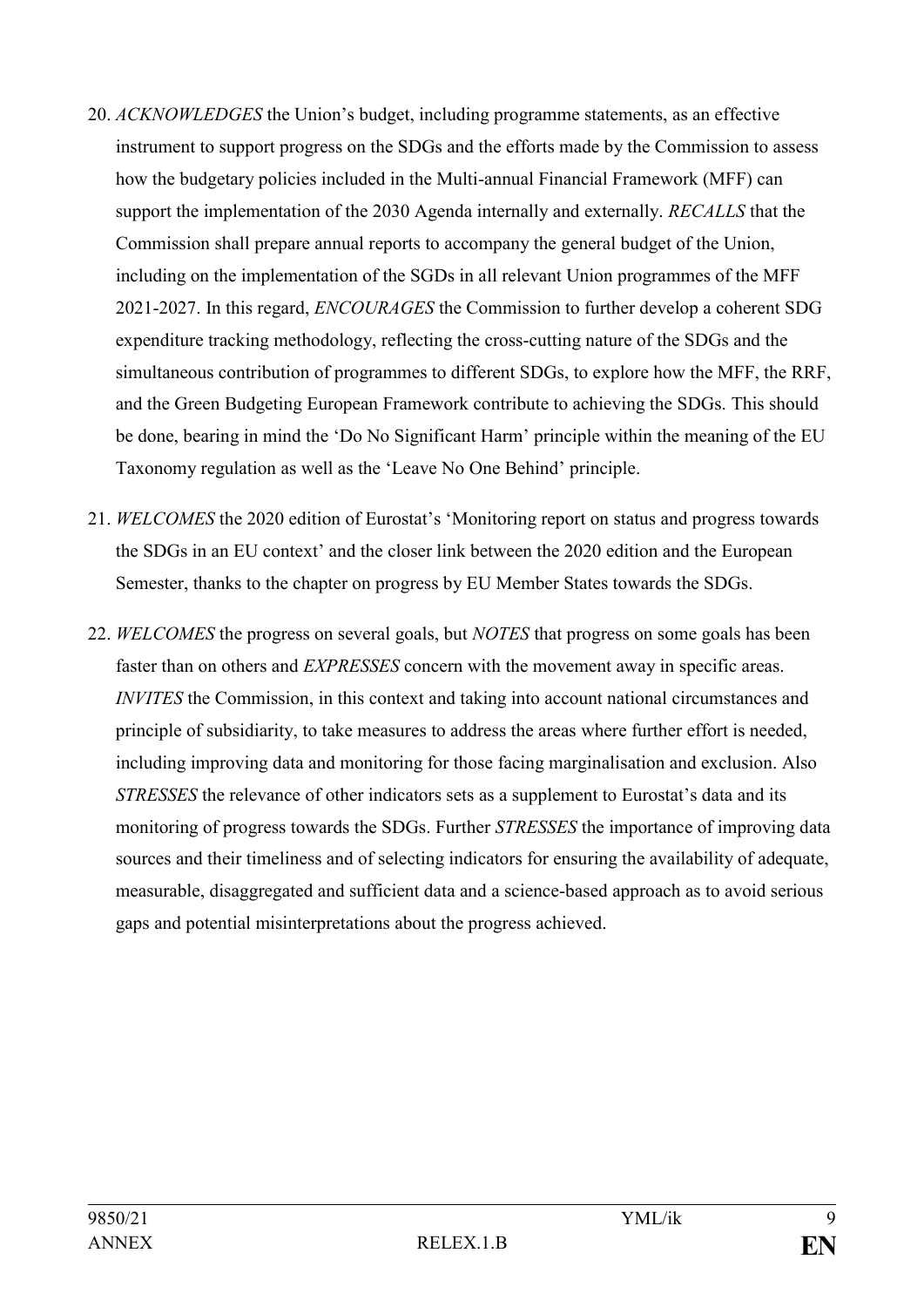- 23. *WELCOMES* the work done by Eurostat in developing its SDG monitoring report and the continuous reviewing and improvement of the EU SDG indicator set used to monitor progress towards the SDGs in an EU context, by taking into account the country-specific context and data, including disaggregation of data up to the sub-national level, the data of other EU institutions and bodies, global SDG indicators agreed at UN level and the work carried out by other relevant international organisations and institutions. *CALLS FOR* the selection of the indicators to consider the availability of adequate statistical data allowing a comprehensive assessment of progress in all Goals at both national and EU levels. Also *CALLS FOR* further involving Member States thematically in the selection of the indicators, including through relevant committees such as the Employment Committee Indicators Group and the Indicator Subgroup of the Social Protection Committee.
- 24. *ACKNOWLEDGES* that the 2021 review aims to adapt the EU SDG indicator set for the Commission's Green Deal and other recent or upcoming proposals. *UNDERLINES* that the indicators concerning the spill-overs generated by the EU around the world need to be further improved and used and *WELCOMES* the fact that the 2021 edition of the EU SDG monitoring report will include a section on COVID-19 effects, as well as expanded coverage spill-over effects and gap indicators. Further *ENCOURAGES* the Commission and Member States to make better use of Eurostat's SDG monitoring report when formulating policy proposals or developing policies.
- 25. *INVITES* the Commission and Member States to encourage further civil society engagement in the consultation process on the review of the EU SDG indicator set.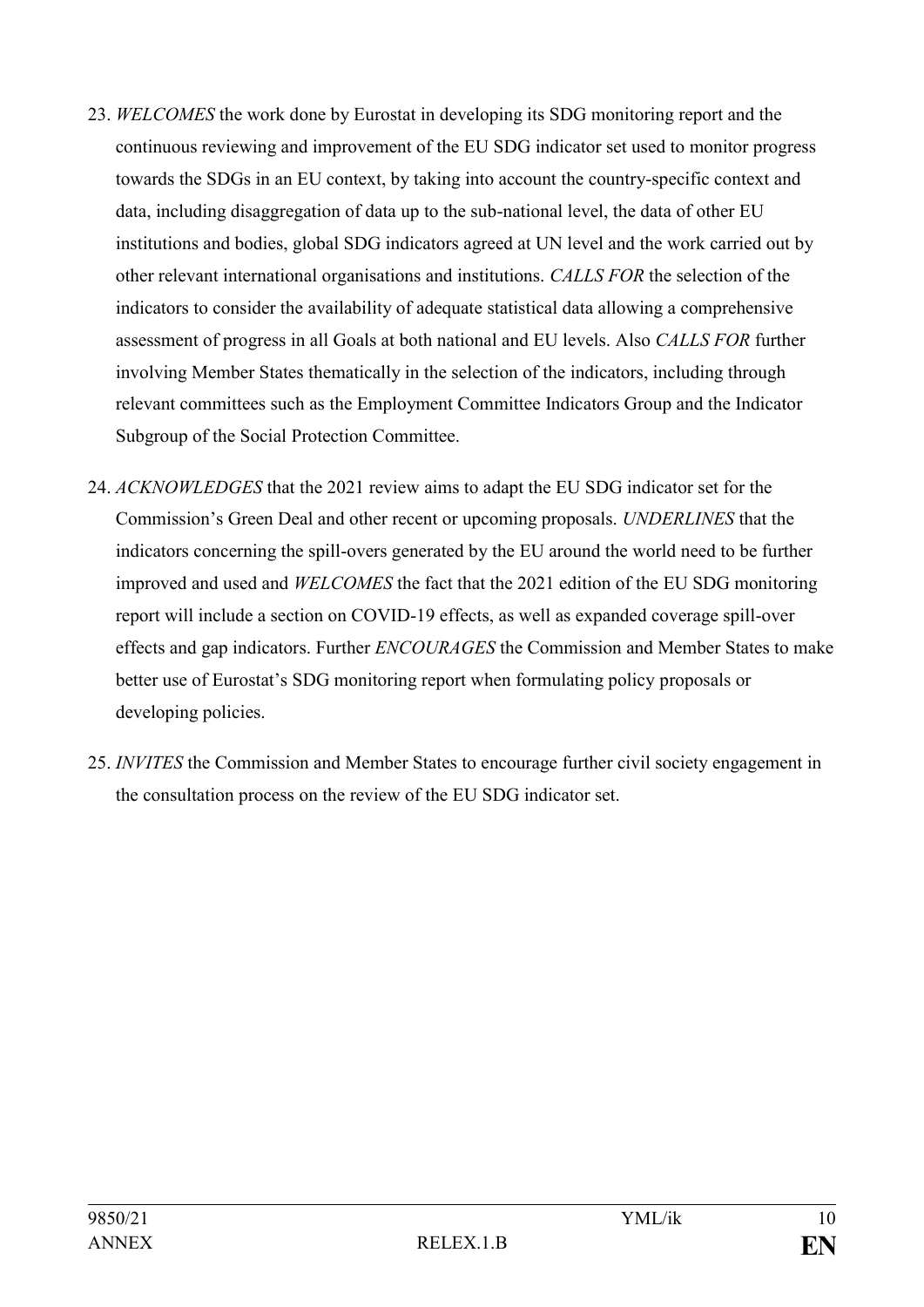#### *Strengthening the social dimension of sustainable development*

- 26. *REAFFIRMS* the importance of strengthening the social dimension of sustainable development to promote human rights, gender equality, inclusion, human development, social cohesion and equality in all its forms, as well as social dialogue, occupational health and safety and decent work. *WELCOMES* the Commission's commitment to implement the European Pillar of Social Rights with due regard for respective competences and the principles of subsidiarity and proportionality and with a view to guaranteeing a fair, inclusive and resilient recovery and enhancing social fairness, in particular in the digital and green transitions, to ensure no one is left behind. *TAKES NOTE* of the fact that the Commission has presented new EU headline targets for the further implementation of the European Pillar of Social Rights and its contribution to the implementation of the SDGs as well as the inclusion of the European Pillar of Social Rights in the general and specific objectives of the Recovery and Resilience Facility. *STRESSES* that the proposed headline targets for 2030, as well as the proposal for a revision of the social scoreboard, are supportive of the SDGs. *WELCOMES*, in this regard, the Porto Social Summit, which can give political impetus to the further implementation of the European Pillar of Social Rights and its Action Plan. Also *HIGHLIGHTS* the importance of the European Skills Agenda and, in particular, of its Pact for Skills. Further *WELCOMES* the Commission's plan to issue a communication on Decent Work Worldwide.
- 27. *CALLS ON* the Commission to provide additional information on the role of the European Pillar of Social Rights within the European Semester in the future, to ensure that the three dimensions of sustainable development, namely economic, social and environmental, and the existing interlinkages between the SDGs are addressed in a balanced and appropriate manner.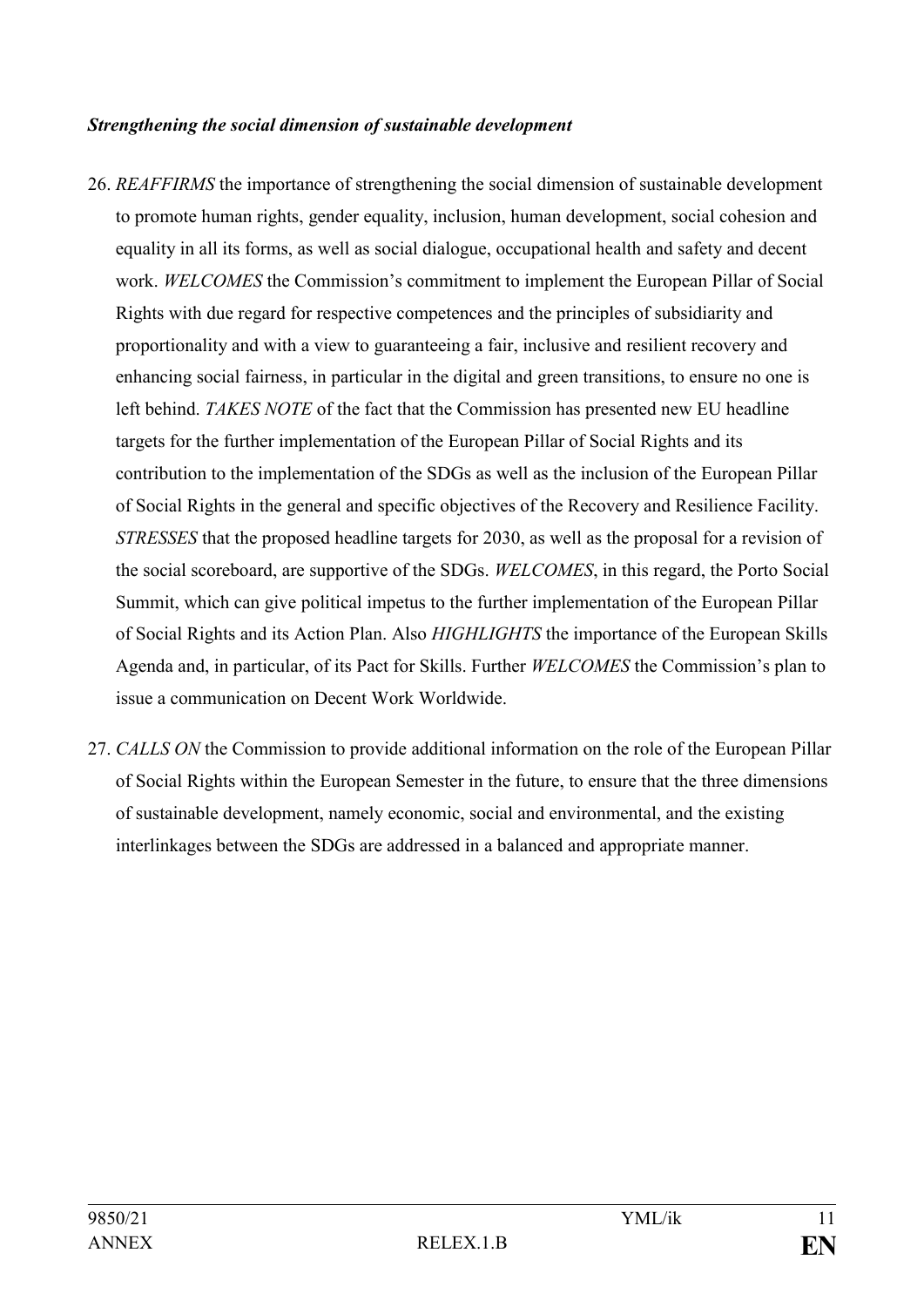28. *REITERATES* the EU's commitment to meet the needs and protect the rights of women and girls and to promote gender equality. In this regard, *STRESSES* that the EU is committed to the implementation, monitoring and evaluation of policy measures for realising SDG5 as a standalone goal, and *REITERATES* that the EU and its Member States should ensure the development and implementation of gender responsive and transformative policies as a key contribution to the successful achievement of the SDGs. In this light, according to the Commission's Gender Equality Strategy 2020-2025, gender inequality is a global problem. Gender equality and women's empowerment is a core objective of the EU's external action. It further *TAKES NOTE*  of the Joint Communication of the European Commission and the High Representative on the third Gender Action Plan (GAP).

#### *European Green Deal's contribution towards SDGs*

- 29. *STRESSES* the need for a strong environmental dimension in order to live up to the 2030 Agenda ambition as well as the implementation of the European Green Deal. In this regard, *WELCOMES* the provisional Political agreement on the European Climate Law achieved by the Council and the European Parliament negotiators on 20 April and looks forward to the presentation, by the European Commission, of the ʻFit for 55' package and other legal proposals to implement the EU's ambitious greenhouse gas emission reduction targets and other relevant strategies.
- 30. *WELCOMES* the European Green Deal as the Commission's proposed new sustainable growth strategy and the ambition to contribute directly to 12 out of the 17 SDGs. Noting the opportunities of sustainable finance for supporting economic growth that contributes to the EU's environmental and social objectives while avoiding harm, *LOOKS FORWARD TO* the Commission's renewed Sustainable Finance Strategy, which aims to revisit the current finance strategy and reinforce the ambition to match that of the European Green Deal within the context of the EU's COVID-19 recovery programme, and *UNDERLINES* the importance of its proper implementation. *HIGHLIGHTS* the important role of the private sector for achieving the SDGs, *RECALLS* the importance of enhancing sustainable and green financing for SMEs and entrepreneurship, and *LOOKS FORWARD TO* an upcoming legislative initiative on mandatory due diligence for companies and the contribution that social corporate responsibility can offer.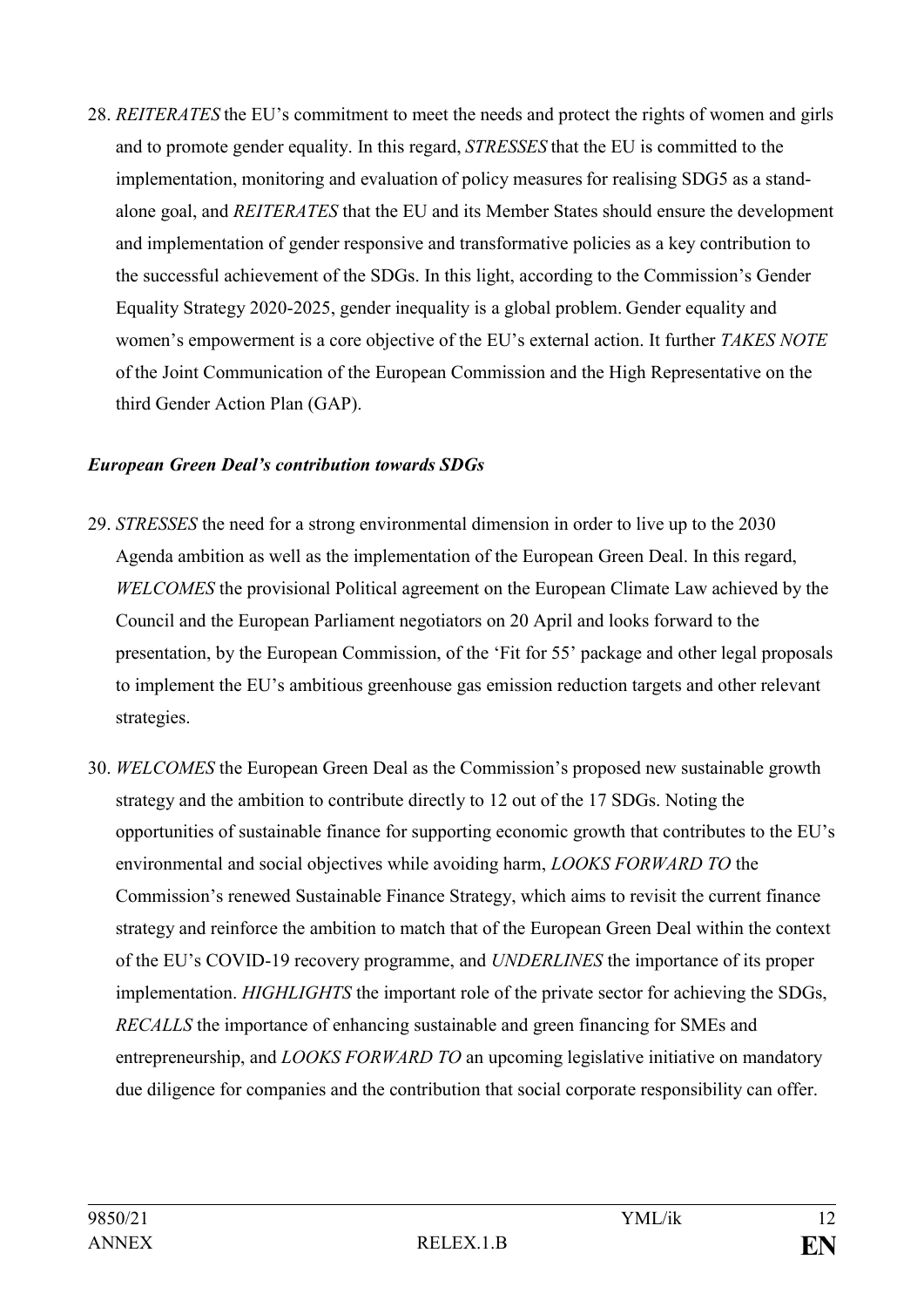#### *Strengthening the whole of society approach on implementation*

- 31. *RECALLS* that the implementation of the 2030 Agenda is a shared responsibility that requires a whole of society approach, through continuous and strong involvement of all stakeholders, including all national, sub-national, regional and local authorities and cities, national parliaments, the private sector, social partners, academia and epistemic communities and civil society. There is also a need for political oversight and coordination at all levels, global to local, taking into account the interlinkages between the SDGs. *RECOGNISES* the importance of the youth dimension in the 2030 Agenda and the role of children and youth as agents of change and meaningful interlocutors in decision-making processes and governance platforms, in line with the SDGs, the EU Youth Strategy 2019-2027 and the 11 EU Youth Goals 2019-2027. Also, *RECOGNISES* the contribution of culture and of the cultural sector to the SDGs, which can be significantly reinforced through the new digital technologies.
- 32. *RECALLS* the important role played by the Multi-Stakeholder Platform in enriching the debate on how to make progress toward the SDGs and on existing policy trade-offs and synergies and the possible solutions that could be envisaged at the local, sub-national, national and European levels. *URGES* the Commission to establish a platform that engages a wide range of stakeholders in EU's work with the SDGs, both at EU and global levels, with inclusive and representative membership, to facilitate the whole of society approach to enhance action and delivery on the SDGs and seek good cooperation with initiatives such as the European Climate Pact and the Conference on the Future of Europe. *PROPOSES* that a new and improved platform be involved, among others, in the monitoring of the Goals implementation, hold discussions on the Eurostat annual SDG monitoring report and be consulted in sustainability impact assessments of new initiatives.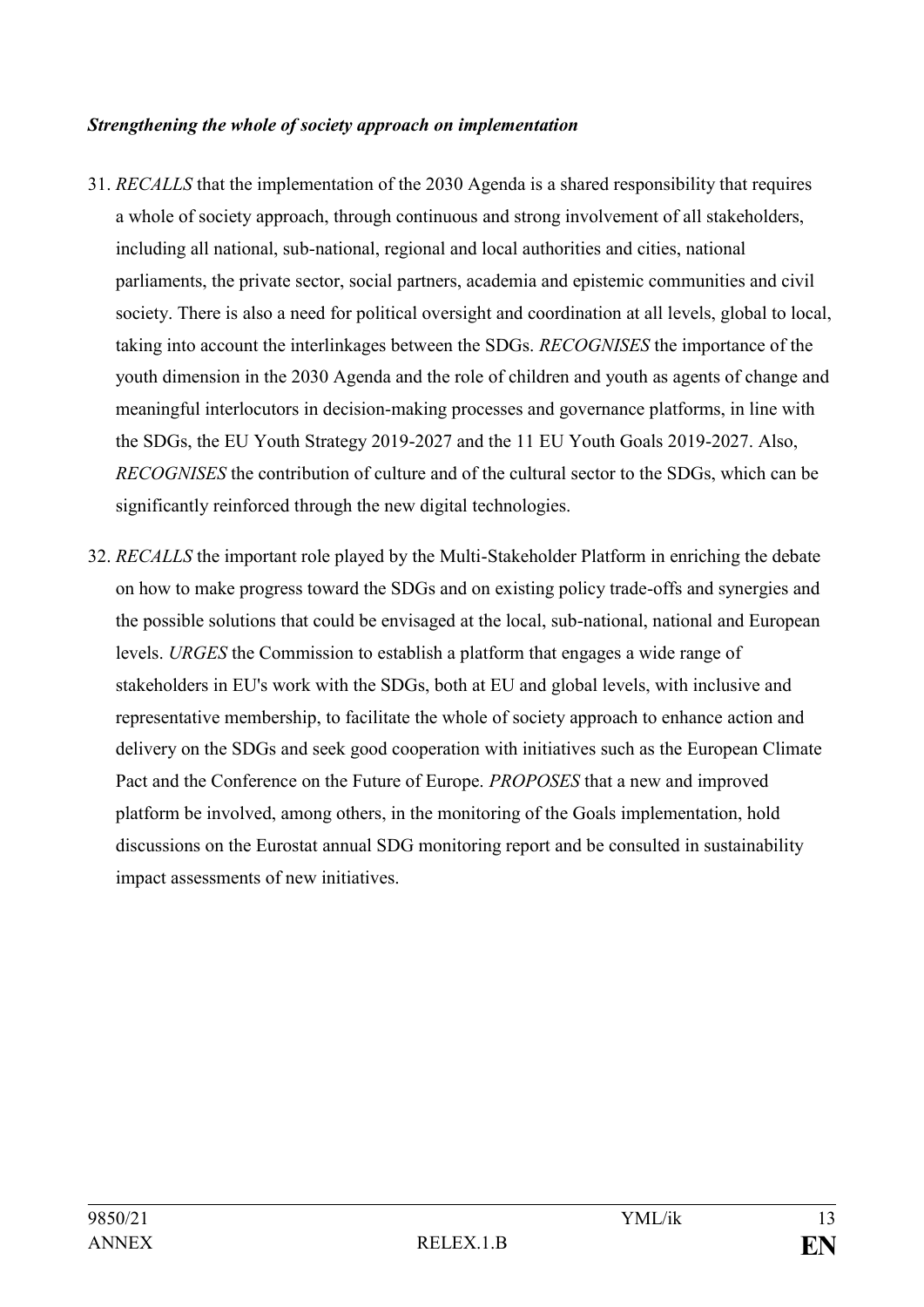- 33. *SUPPORTS* the inclusion of the SDGs implementation in the work of the Conference on the Future of Europe. *UNDERLINES* the need to engage with stakeholders in relation to consultation, implementation and monitoring, so as to properly reflect the interdependence of the dimensions of sustainable development and to enable a reinforced, structured and resultsoriented dialogue that can inform and monitor EU policies and their contribution to SDG implementation through a cross-sectoral approach. *WELCOMES* the European Climate Pact aim to bring together different stakeholders and civil society to commit to climate action and more sustainable behaviours and supports integrating SDG implementation in its activities.
- 34. *CALLS* on the Commission and Member States to carry out communication and awarenessraising activities on the 2030 Agenda, with a view to engaging, sharing responsibility with and increasing shared ownership between citizens, the private sector and other relevant stakeholders, whilst ensuring open and transparent processes for designing policies and bringing greater legitimacy to decision-making.

#### *Improving external action aiming at accelerating global SDG implementation*

- 35. *RECALLS* that it is in the EU's interest to play a leading role in the implementation of the 2030 Agenda also globally through its external action and *REAFFIRMS* that development policy and international partnerships are an important part of the overall response of the EU and its Member States to the 2030 Agenda, in line with the new European Consensus on Development and the EU Global Strategy on Foreign and Security Policy, and *EMPHASISES* the need for an integrated approach.
- 36. *STRESSES* that the EU and Member States continue their strive to further improve the effectiveness of development cooperation in all its forms, to accelerate the implementation of the SDGs.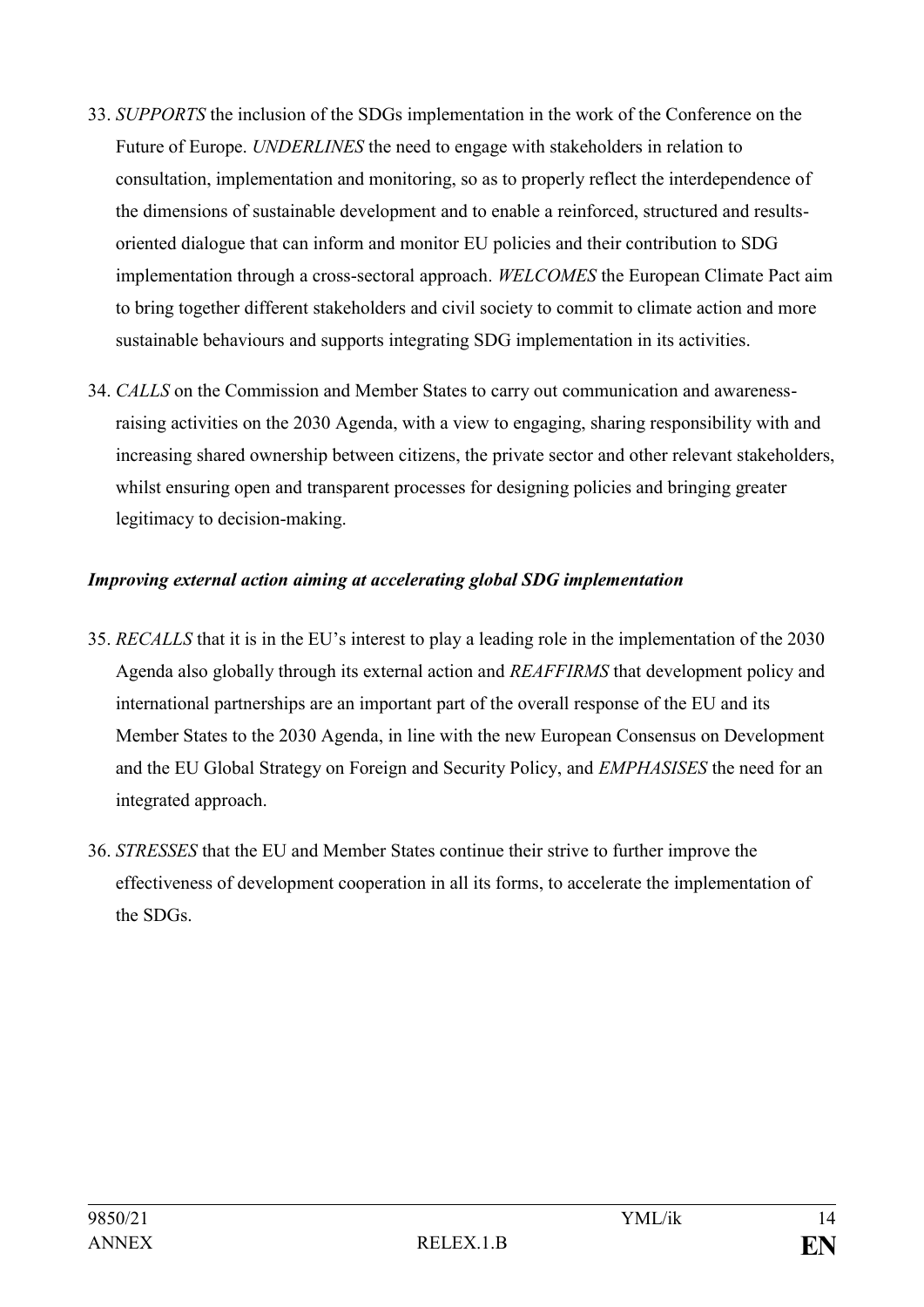- 37. As the world's leading provider of Official Development Assistance, the EU and its Member States *SHARE* a strong commitment to support partner countries and populations in situation of vulnerability, where the needs are greatest, including the least developed and fragile countries, Africa, the Neighbourhood and other geographical regions, in implementing the 2030 Agenda, including the Addis Ababa Action Agenda on Financing for Development.
- 38. *UNDERLINES* the role of EU external action instruments and initiatives supporting the implementation of the 2030 Agenda in partner countries, including the upcoming Neighbourhood, Development and International Cooperation Instrument – Global Europe (NDICI) and the European Fund for Sustainable Development Plus (EFSD+) and *INVITES* the Commission to ensure, through their implementation, that they actively contribute to progress towards the SDGs, in line with the EU´s policy framework, and that the EU supports CSOs working on the 2030 Agenda as a whole and to keep the Council informed on the progress achieved.
- 39. *ENCOURAGES* the Member States and the Commission to enhance their efforts to work better together, including through joint programming. *REMAINS COMMITTED* to the Team Europe approach, initially developed as part of the Global EU response to COVID-19, to shape a collective European response that includes EU institutions, EU Member States, their diplomatic network, finance institutions, including national development banks, and implementing agencies, as well as the European Investment Bank (EIB) and the European Bank for Reconstruction and Development (EBRD) to support partner countries towards a sustainable recovery aligned with the implementation of the SDGs.
- 40. *WELCOMES* the significant contribution of Team Europe members to the Access to COVID Accelerator (ACT-A), including its vaccine pillar COVAX, and the proposed EU Vaccine Sharing Mechanism as important steps towards an inclusive recovery, while also recognising its important contribution to health system strengthening in many partner countries.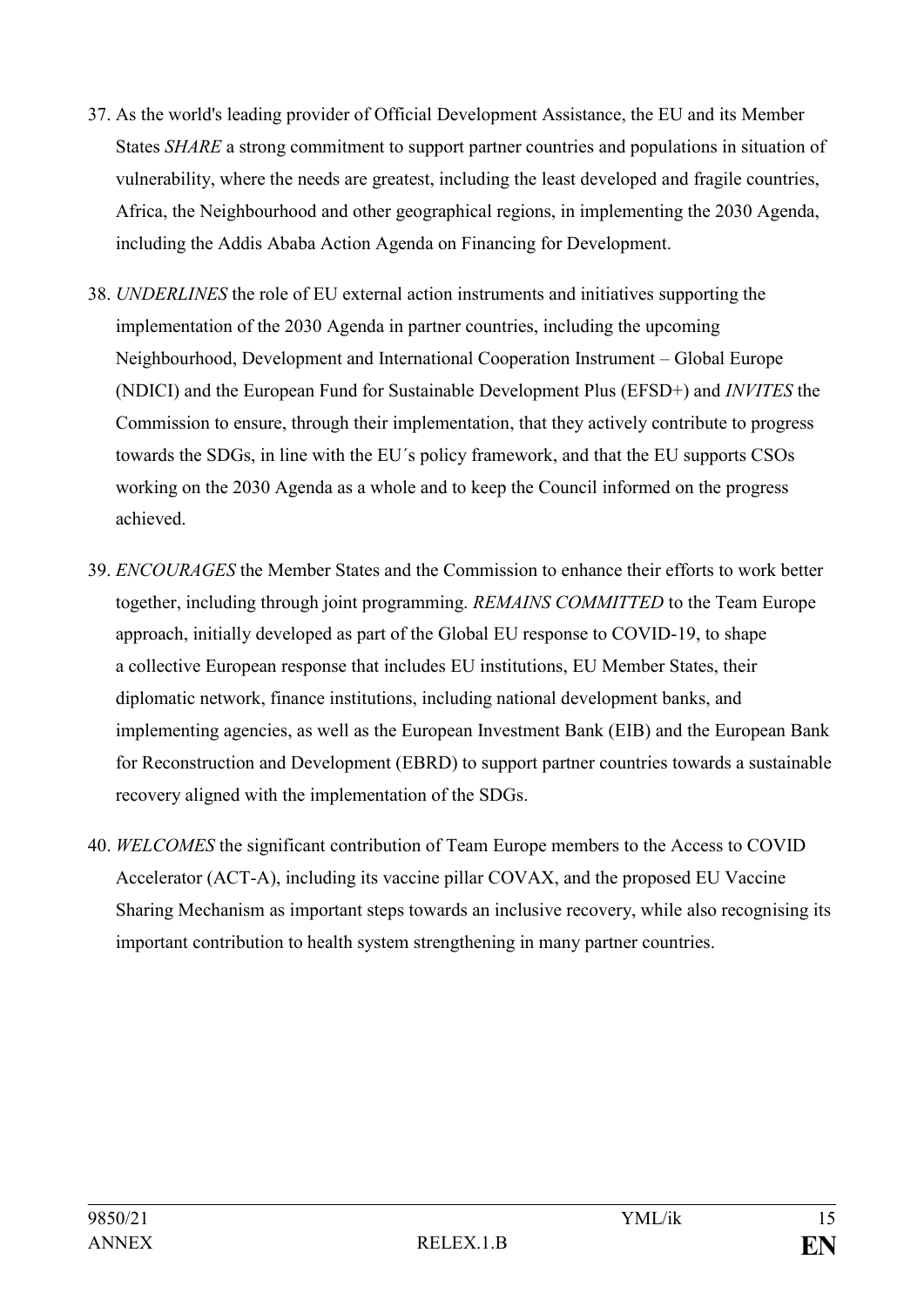- 41. *STRESSES* that a green and inclusive recovery in line with the SDGs and the Paris Agreement requires optimal use of all available financial resources. *CONSIDERS*, in this regard, the Commission´s proposal for a Global Recovery Initiative linking investment and debt relief to the SDGs as a way of setting a sustainable and inclusive recovery from the post-COVID-19 crisis along a truly transformative path, towards the achievement of the SDGs by 2030. *WELCOMES* the ongoing work on multilateral actions on debt and sustainable financing, such as the Debt Service Suspension Initiative (DSSI) and the new Common Framework for Debt Treatments, which were adopted by the G20/Paris Club. *ACKNOWLEDGES* the need for strong and inclusive global governance and the importance of advancing the further development of a global financial system that better preserves financial stability and underpins sustainable development in its three dimensions. *ENCOURAGES* Multilateral Development Banks that are partners to the EU to account and report on how their activities contribute to the achievement of SDGs, in their operations both inside and outside the EU, and to continue enhancing this process, so that the link between MDB financing, knowledge transfer and capacity building and support of the SGDs gains visibility.
- 42. *UNDERLINES* that trade is a central instrument for the implementation of the 2030 Agenda. Highlights the positive contribution of open and rules-based trade to achieving the SDGs. *REMAINS* committed to an open, transparent rules-based multilateral trading system with a central role for the WTO, trade agreements conducive to social and environmentally sustainable development and to promoting inclusive and sustainable trade.